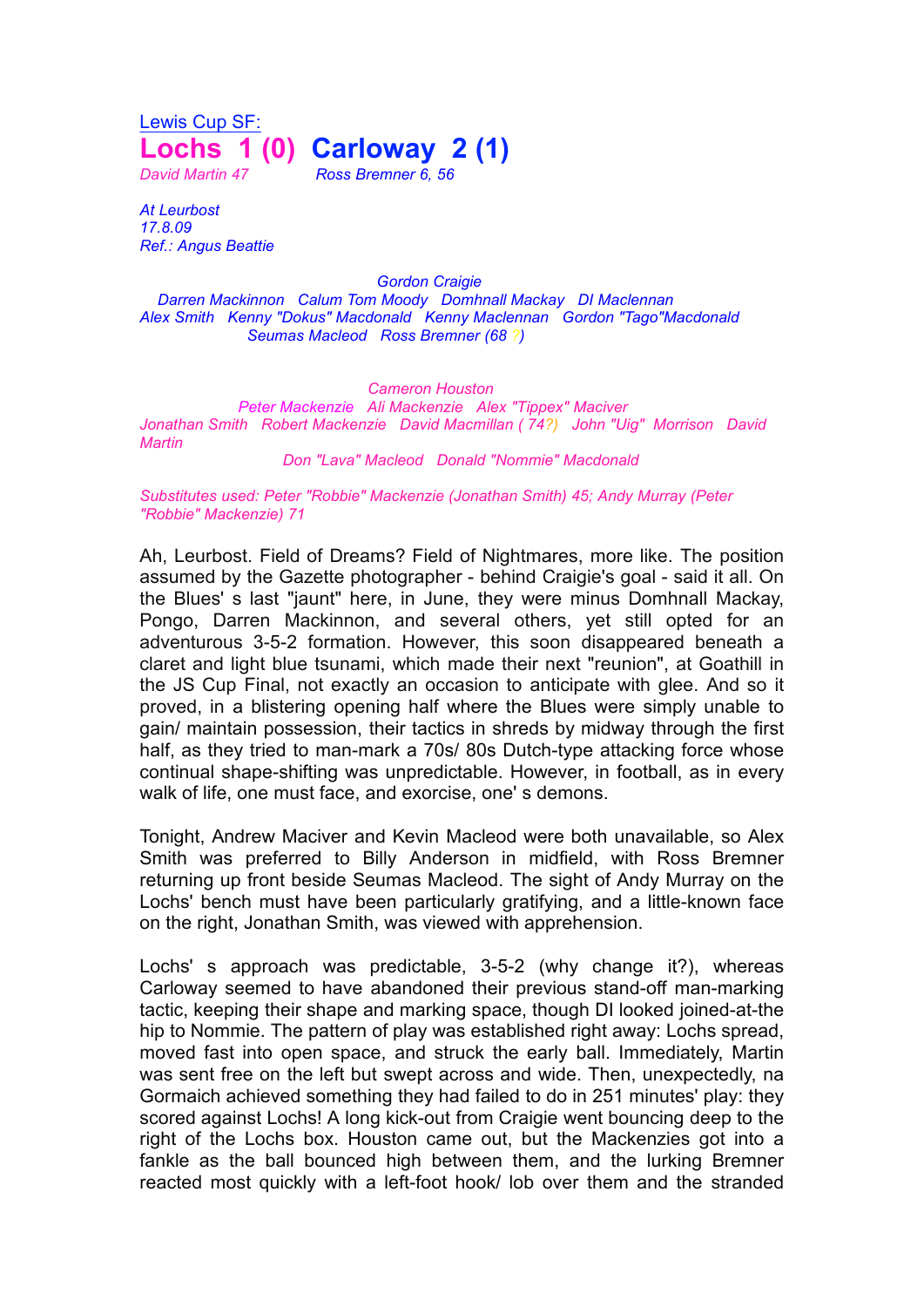keeper into the net.

It was only a blip as Lochs resumed their drive towards the Carloway goal, though, first, Kenny Beag came close with a drive over the bar from 22 metres. A Macmillan free-kick 23 metres out found Lava in a crowded box, but his header didn' t have enough power in it. Then a beautiful nutmeg move on the right freed Smith to convert but he moved a metre offside to receive the return pass. Next, Robert Mackenzie headed over from a Nommie corner on the left, but the Blues, although troubled by the switching, relentless nature of Lochs coming forward and having to run-run-run and cover-cover-cover, didn' t fall into the trap of being dragged around by its shifting nature, stayed close, and still managed to connect with the tireless Macleod and Bremner up front, mainly through the long ball.

Then, on the half-hour, a Martin corner was whacked against the junction of bar and post, before Lava moved to finish from a through ball but, like Smith earlier, he had broken an instant too soon. Macmillan was crowded out by Moody and shot over, before Craigie palmed a deep cross-cum-shot superbly over the bar. On 42 minutes, the holders' best chance materialised but the ball arrived inches behind Martin 8 metres out and he mishit in front of goal. The half ended with Martin releasing Lava, but Craigie saved well.

Na Gormaich were in familiar territory; last year in May, they even went in two ahead at half-time in the League. The second half opened with Peter "Robbie" replacing Smith, as Lochs sought the breakthrough, and, just like the two openers at Goathill, a corner unlocked the door: Nommie' s head-high cross from the left bounced awkwardly across the face of the goal and David Martin met it unchallenged to power a header past Craigie from 8 metres. Lochs scented blood, and Craigie had to move sharply to bundle a Macmillan shot round the post, but as the boys from Leurbost increasingly pressurised in numbers, the Blues' s long balls released their irrepressible front men, now benefitting from looser marking.

A nod on from Macleod saw a Bremner run and tap saved; then Ross was released on the right, but his attempt to power a shot home one-on-one on Houston was brilliantly blocked low to the keeper' s left. A minute later a howler on the left corner of the box gifted Carloway the lead. DI won the ball on the wing, about 15 metres into the Lochs half, and swung the cross over low. Again, as Houston came for it, the Lochs back-line didn' t deal with it, and the ball spun through them all to an unmarked Bremner, unmarked 10 metres in front of goal, and he promptly thwacked it home, off the underside of the bar.

Suddenly, Carloway had chances: a Tago slip allowed Kenny Dokus to fire just past; then the pace of another searching DI cross caused it to elude Bremner at the far post. However, the Claret and Blues steadied themselves and midway through the half had their best two chances. On 65 minutes Craigie made a tremendous block on a Macmillan header but, in the subsequent scramble, the ball was eventually booted clear. A minute later, Gordon was knocked off his feet by a Lava drive inside the box and the